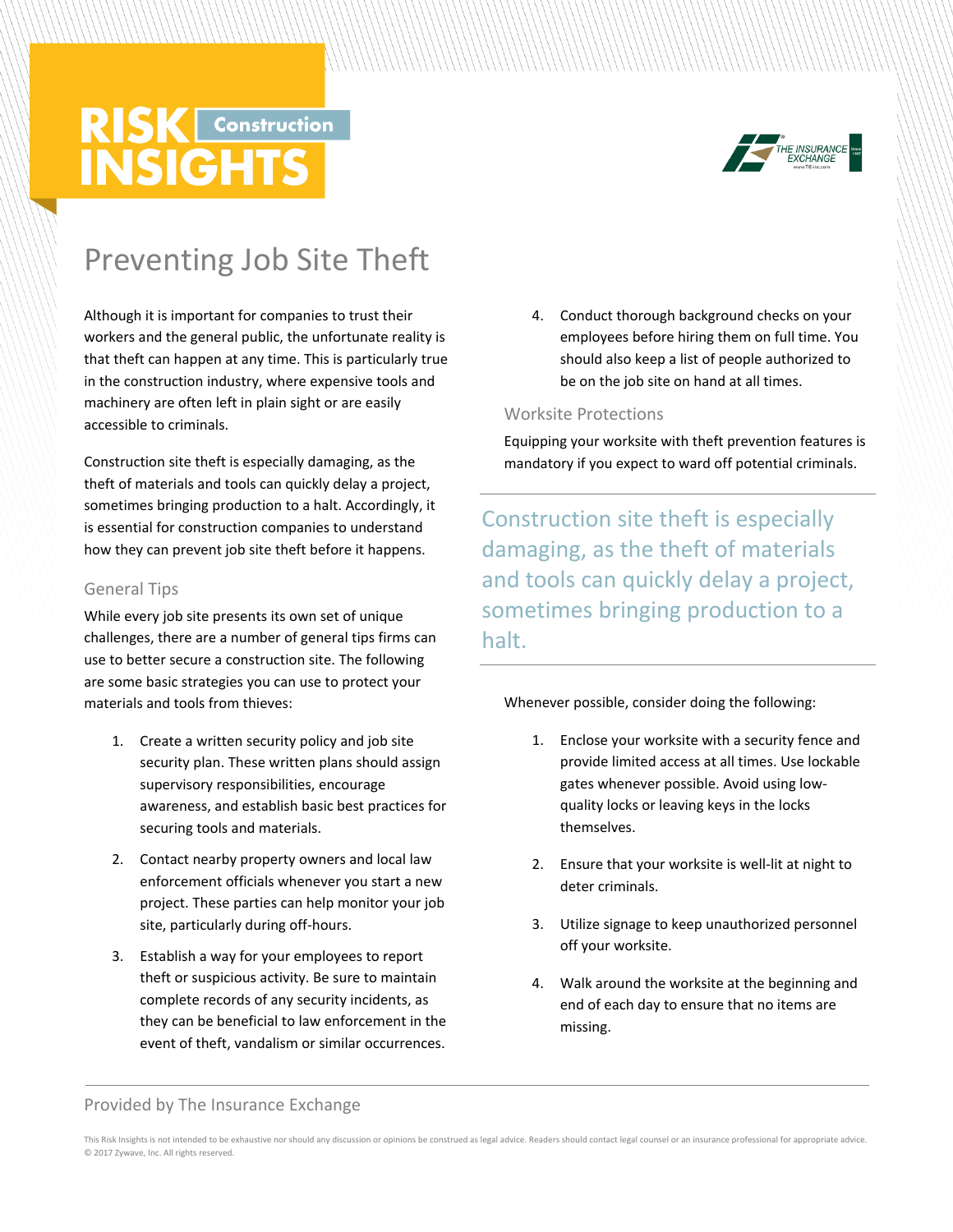5. Consider hiring security guards to patrol the construction site, particularly at night.

If possible, install security cameras to safeguard your job site. Overall, training employees on how to best keep materials and equipment out of the hands of thieves is your first line of defense against losses.

# Controls for Equipment, Tools and Materials

The number of tools and machinery found on a construction site can vary heavily from day to day, making it difficult to keep track of valuables. That's why the first step in any good protection program is to inventory the equipment you have.

An inventory should be made available for each job site and should accomplish the following:

- Inventories should track all newly purchased items. Copies of the inventory should be kept in a secure location.
- Inventories should be up to date and include photos of the larger, more important equipment.
- To aid in the settlement and recovery of any stolen equipment, inventories should include the following:
	- o The original date of purchase
	- o The original cost of the equipment
	- o The equipment's age and serial number
	- o Relevant manufacturer information

Firms should assign one employee to be in charge of managing the inventory. This person would be responsible for keeping track of all materials, tools and deliveries.

Other major steps to securing equipment, tools and materials include the following:

Utilize a secured area to store your equipment.

- Mark and label all tools in a distinctive manner for easy identification.
- Implement a checkout system of all tools and equipment so you can track their whereabouts.
- Establish a key control system for heavy duty machinery.
- Install anti-theft devices on mobile equipment.
- Lock all oil and gas tank caps.
- Park all equipment in a centralized, well-lit and secure area.
- Avoid using your worksite for storage. Remove any tools, materials or equipment that are not in use.

In general, it's important to keep inventory levels low onsite to discourage thieves. In addition, creating and maintaining an equipment program can make all the difference when it comes to safeguarding your tools.

Equipment programs should make employees, managers, supervisors and foremen responsible for equipment losses. Under such programs, all losses are must be reported, regardless of how small. You should review equipment programs at least annually.

## Responding to Job Site Theft

Even if an unimportant or inexpensive piece of equipment goes missing, it's critical to report the theft to the police. While the authorities may not always be able to recover stolen items, reporting every instance of theft helps police establish a pattern that may assist in future cases.

When a theft occurs, respond by doing the following:

- Notify the proper authorities. Provide as much detail as possible, including when the theft took place and what was stolen.
- Contact your insurance broker and review the specifics of your policies, including coverages,